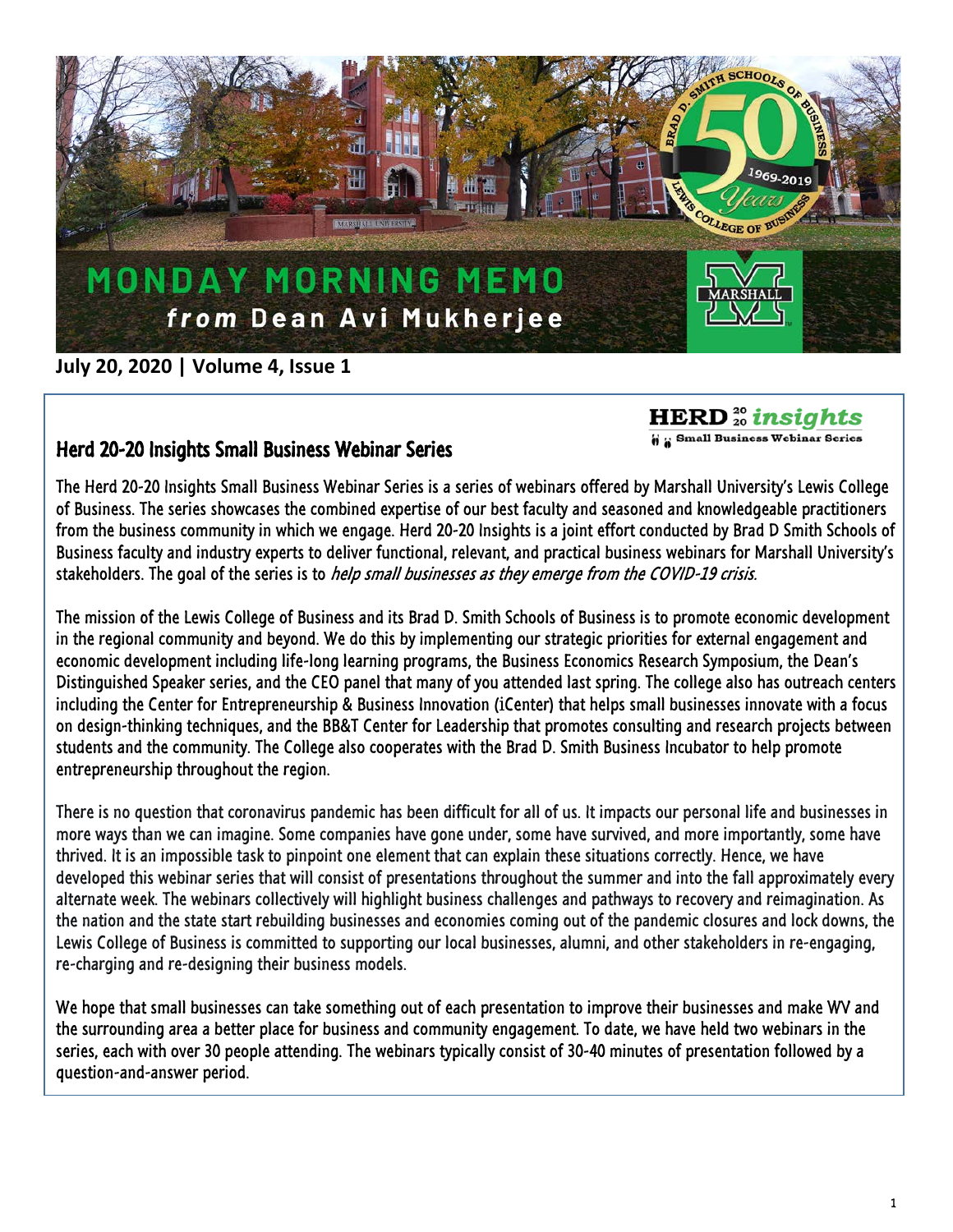

## **JOIN US FROM STATIC >TO DYNAMIC HERD**<sup>20</sup> insights **SCALING NEW 6 : Small Business Webinar Series HEIGHTS BRAD D. SMITH**<br>SCHOOLS OF BUSINESS Connecting purpose, brand identity. and trademark strategies to open new online channels **Olen York Kevin Levine** · Instructor | Entrepr. · Adjunct Instructor | Entrepr. · Intellectual Prop. Counselor · Intellectual Prop. Counselor - 18 Years of Experience • 18 Years of Experience Monday, June 29  $10-11$ am **Live Webinar | Q&A**

The initial webinar held on June 29, 2020 was titled "From Strategic to Dynamic: Scaling New Heights" and was presented by Entrepreneurship faculty member Olen York, JD, who is the Co-Director of the iCenter and Kevin Levine, JD, an adjunct faculy member for the college. Both are practicing lawyers in the area of intellectual property and they discussed how to connect purpose, brand identity, and trademark strategies to open new online business channels.

In response to the global outbreak of COVID-19, governments at all levels implemented stay-at-home and social distancing protocols that provoked rapid and disruptive changes for existing, developing, and nascent businesses of all sizes. In particular, the pandemic forced businesses to re-evaluate traditional business models and more broadly embrace ecommerce platforms of various types. The inaugural Herd Insights 2020 webinar emphasized a focused-understanding of one's purpose for conducting business, connecting purpose with an appropriate brand identity, and harnessing that connection for a trademark strategy. Businesses should optimize business and legal concerns, especially issues eccentric to an on-line environment such as URL selection and SEO considerations. The presenters demonstrated how businesses of all sizes and ages can more effectively evaluate and implement strategies that optimize messaging, customer-reach, customerloyalty, and minimize the noise that often inhibits new customer development. The webinar highlighted the need for focus and understanding of digital brand development, including the front-end concern of identifying and aligning business purpose to customer interest and the back-end concern of deploying an effective and efficient trademark registration strategy.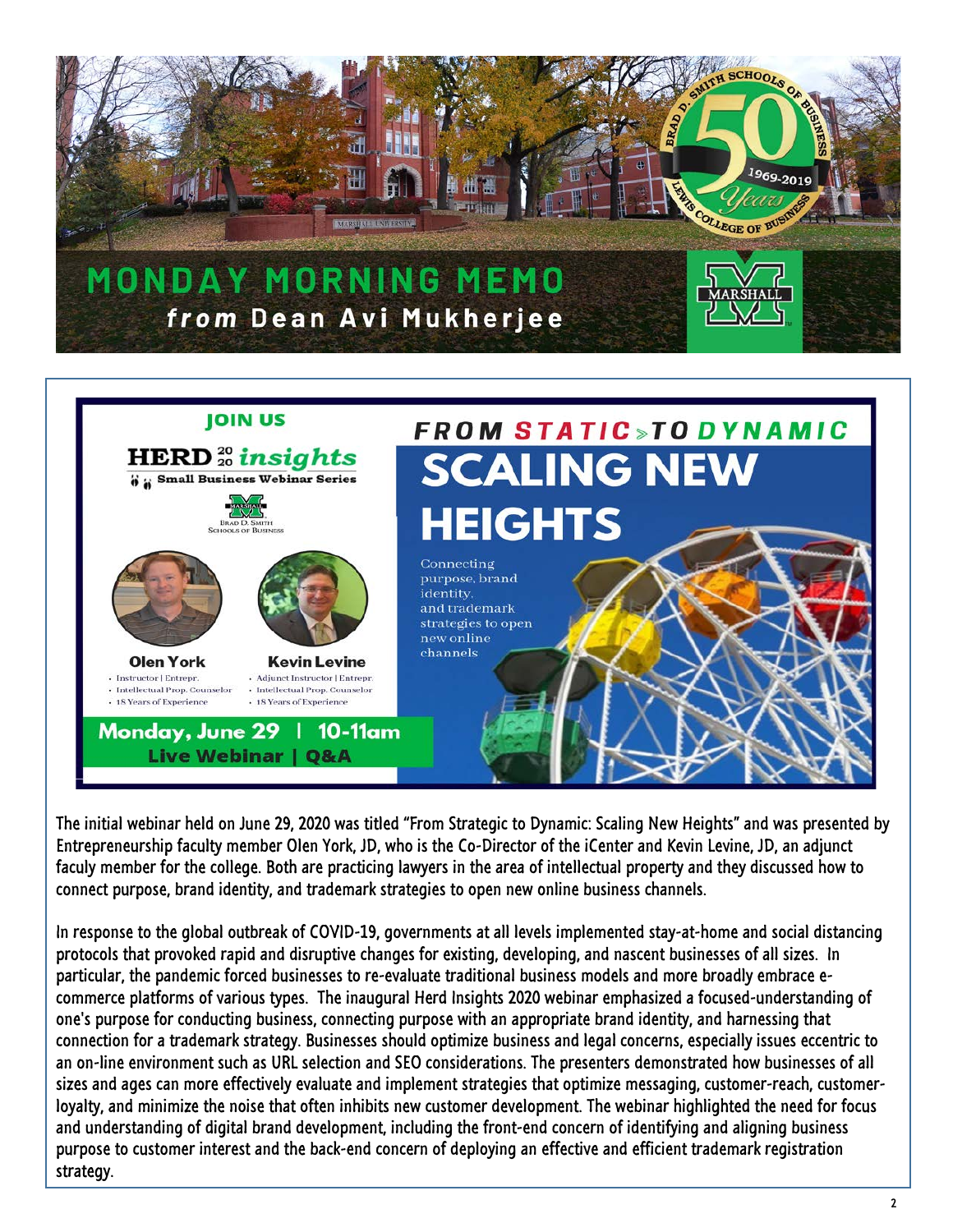



The second webinar was held on July 13 and was titled "Drive, Engage, and Convert: How to Succeed with Your Digital Marketing Strategy." It was presented by Marketing faculty member, Dr. Tyson Ang, who is a researcher and expert in Digital Marketing. He was accompanied by Casey Mosrie, a recent College of Business graduate in Digital Marketing and Analytics who is now a commercial banking analyst at City National Bank. They explained how companies can utilize their digital presence to seize growth opportunities and boost revenues.

The webinar demonstrated that those businesses that have survived and thrived through the pandemic have viewed marketing as an investment instead of an expense. The presenters highlighted that digital marketing offers advantages over traditional marketing due to its effective reach, accountability, and cost-efficiency, reaffirming that COVID-19 pandemic will only accelerate this process. The presentation outlined digital marketing strategy as a process of understanding and utilizing digital marketing tools to drive traffic to the firm's website. Business websites must be optimized and designed in such a way to encourages conversion (purchase). Finally, and most importantly, businesses need to analyze the metrics and key performance indicators to observe growth and capture opportunities. There is no better time than today for businesses of different sizes to start formulating and experimenting with their digital marketing strategies.